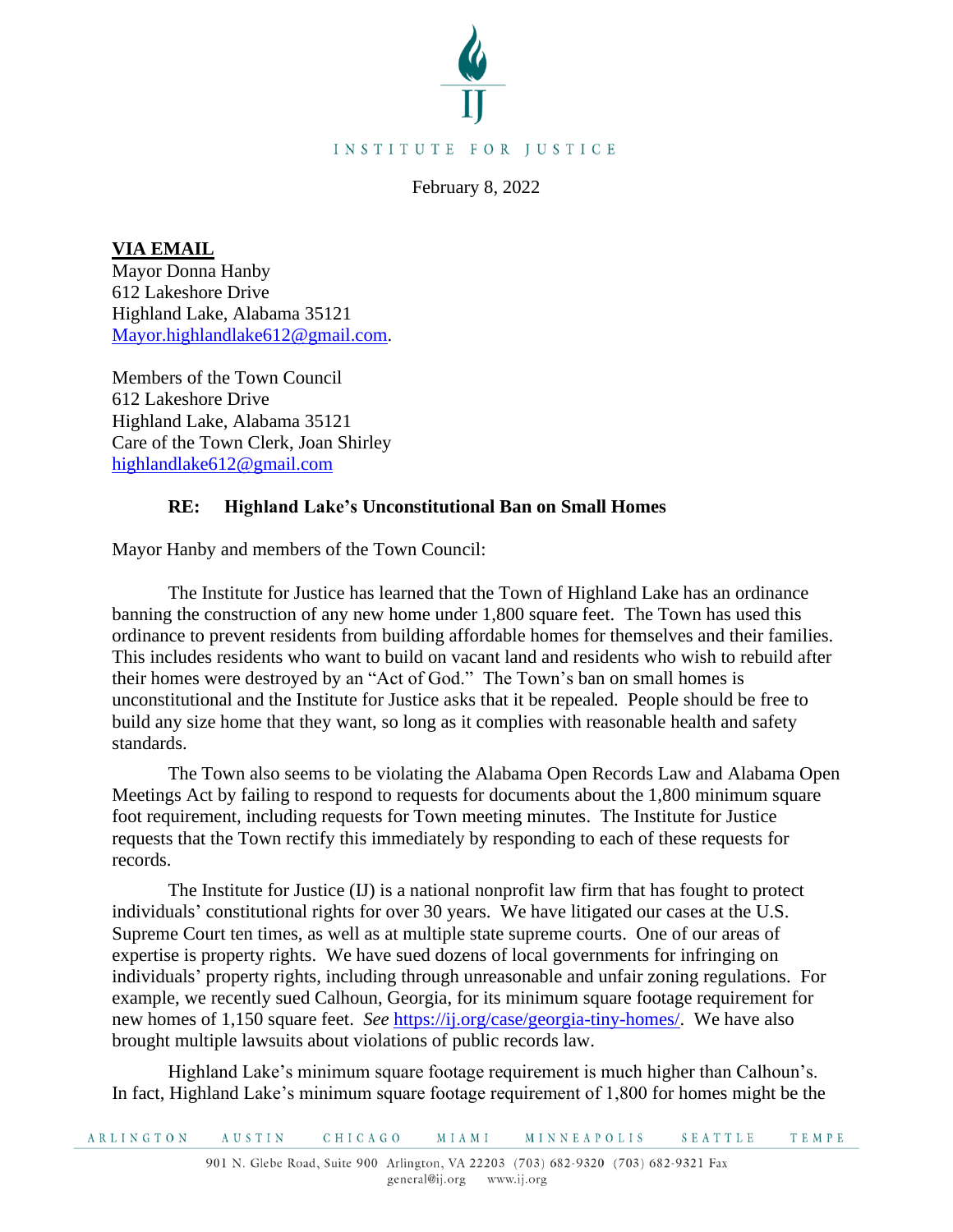highest in the country. The Town used its ordinance to prevent the Cooley family from rebuilding their smaller home of about 1,250 square feet after it was destroyed in a fire last year. The Cooley family even tried applying for a variance for a home as big as 1,550 square feet, but the Town still denied the variance on September 27. The Cooleys were forced to live in a hotel for months and ultimately had to move out of town because they could not afford to rebuild a home as large as 1,800 square feet.

The Town also used this ordinance against resident Karen Hawkins Murphy, who is retired and who struggles to care for her larger home. Karen first asked the Town in 2016 if she could build a smaller home on her vacant land in which to live out her golden years. She wanted to build a house of about 1,000 to 1,100 square feet, but the Town told her no. Karen did not give up. When Karen learned of what was happening to the Cooleys, she collected signatures for a petition to change the law and submitted it to the Town Council in September. But the Town didn't budge. Karen asked the Town Council on February 1 what the status was of her request to change the law, and the Councilman Sid Nelson stated, "We found there just isn't an appetite at this time to change it."

The 1,800 square foot requirement is unconstitutional under the U.S. and Alabama Constitutions, both which protect substantive due process. Under substantive due process, all laws —including zoning ordinances—must be reasonable and rationally serve legitimate government interests, such as the general welfare and public safety. In contrast, municipalities cannot "impose restrictions that are unnecessary and unreasonable upon the use of private property or the pursuit of useful activities." *City of Russellville v. Vulcan Materials Co.*, 382 So. 2d 525, 527 (Ala. 1980).

Here, requiring homes to be big is unreasonable. Such a requirement has no rational connection to general welfare or public safety, as several courts have already found. *See*, *e.g*., *Builders Serv. Corp., Inc. v. Plan. & Planning & Zoning Comm'n of Town of E. Hampton*, 545 A.2d 530, 550 (Conn. 1988) (holding that town's minimum square footage requirement of 1,300 square feet for single family homes was "not rationally related to any legitimate purpose of zoning," including protecting general welfare and safety); *In re Medinger*, 104 A.2d 118 (Pa. 1954) (striking down minimum square footage requirement of 1,800 square feet after finding that it had no connection to public safety or welfare). This is especially true as smaller homes can easily comply with health and safety standards, including those standards in Highland Lake's ordinances. Imposing a minimum square footage requirement merely forces people to build homes they neither want nor need. It also makes homes needlessly expensive and discriminates against people of modest means who cannot afford anything else.

In addition, the Town seems to be violating state law regarding public records. For example, Karen made several requests for records, asking for the meeting minutes from the Cooley variance hearing as well as minutes from two town committee meetings about potentially changing the 1,800 foot requirement. Karen first made these requests in October, but the Town never gave her the documents. Even I sent a request to the Town on October 1 for records, with no response, not even an acknowledgment of receipt—despite trying to follow up with the Town. The Town has a statutory obligation under the Alabama Open Records Law to respond to requests. *See* Ala. Code § 36-12-40**.** The Town is likely also violating the Alabama Open Meetings Act by failing to provide and/or maintain minutes of its public meetings. *Id.* at § 36- 25A-4.